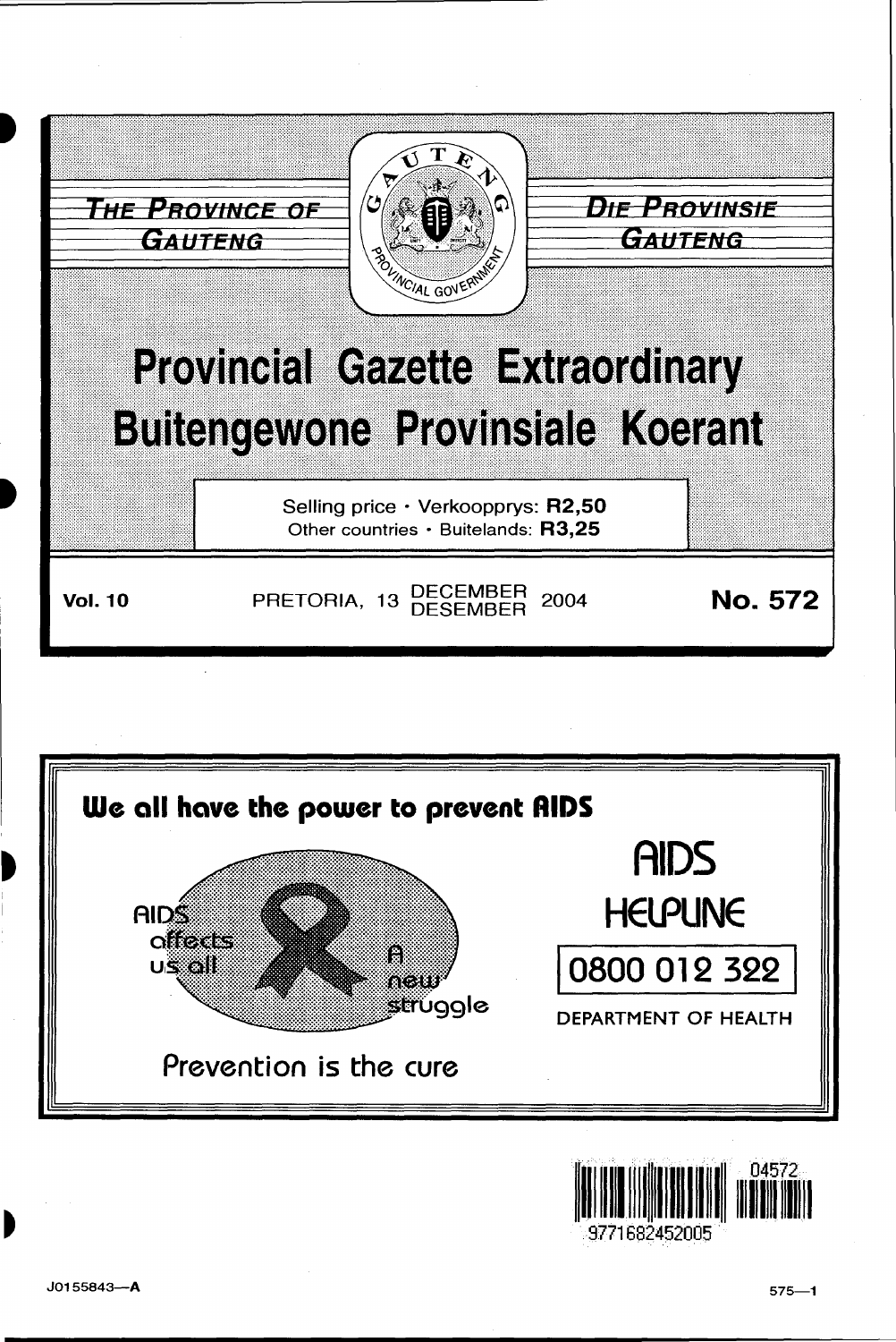|      | <b>CONTENTS • INHOUD</b>                                                                                        |            |                |
|------|-----------------------------------------------------------------------------------------------------------------|------------|----------------|
| No.  |                                                                                                                 | Page<br>Nο | Gazette<br>No. |
|      | <b>LOCAL AUTHORITY NOTICES</b>                                                                                  |            |                |
| 2872 | Town-planning and Townships Ordinance (15/1986): City of Johannesburg Metropolitan Municipality: Declaration as | 3          | 572            |
| 2873 |                                                                                                                 | 6          | 572            |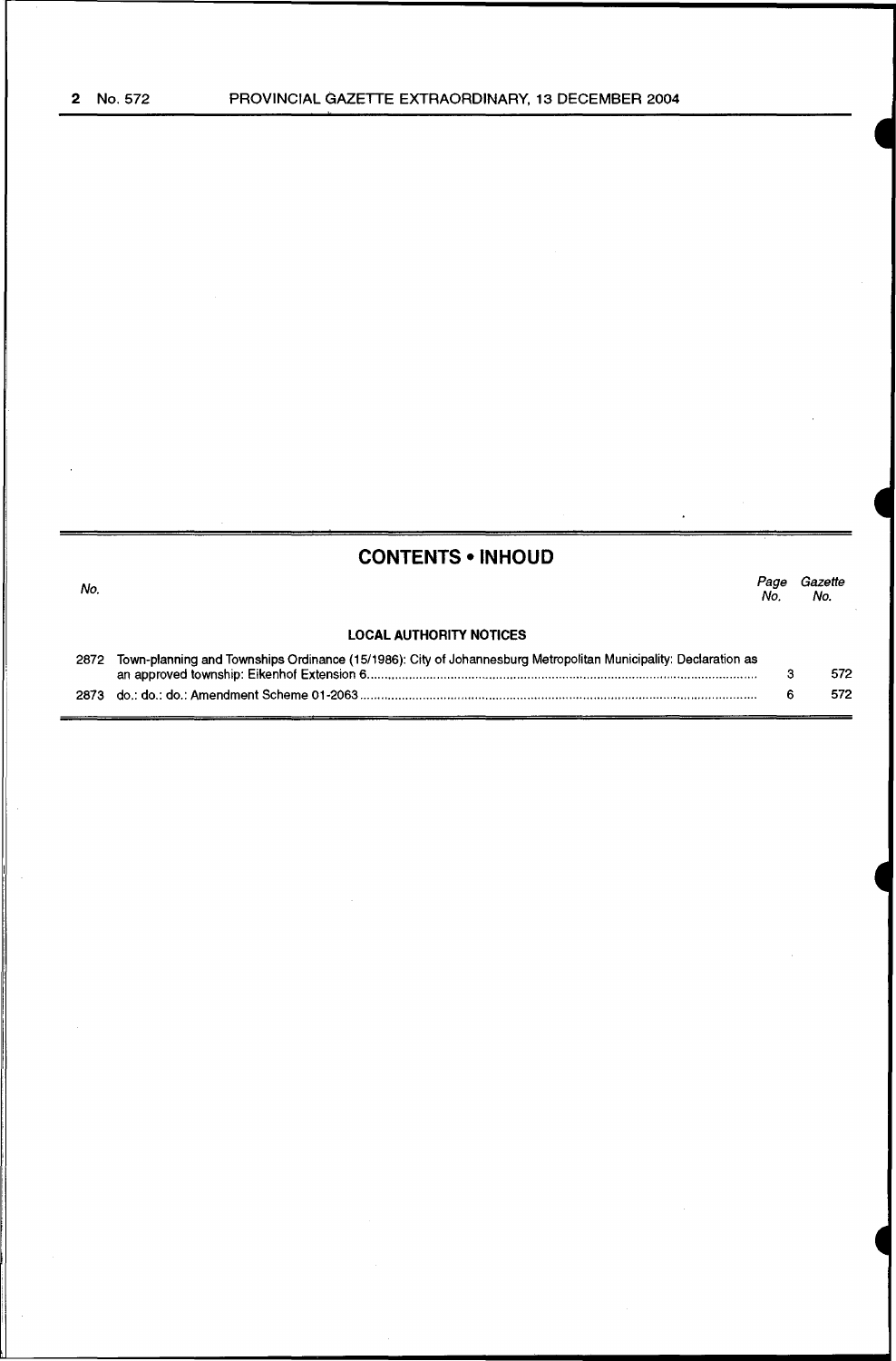# LOCAL AUTHORITY NOTICES

## LOCAL AUTHORITY NOTICE 2872

## DECLARATION AS AN APPROVED TOWNSHIP

In terms of section 103 of the Town Planning and Townships Ordinance, 1986 (Ordinance 15 of 1986), the City of Johannesburg Metropolitan Municipality declares Eikenhof Extension 6 to be an approved township subject to the conditions set out in the Schedule hereto.

#### **SCHEDULE**

STATEMENT OF THE CONDITIONS UNDER WHICH THE APPLICATION MADE BY MNANDI PROPERTY DEVELOPMENT (PTY) LTD (HEREINAFTER REFERRED TO AS THE APPLICANT/TOWNSHIP OWNER) UNDER THE PROVISIONS OF CHAPTER Ill OF THE TOWN PLANNING AND TOWNSHIPS ORDINANCE, 1986 (ORDINANCE 15 OF 1986), FOR PERMISSION TO ESTABLISH A TOWNSHIP ON PORTION 102 OF THE FARM EIKENHOF 32310 HAS BEEN GRANTED.

#### 1. CONDITIONS OF ESTABLISHMENT

#### (1) Name

The name of the township shall be Eikenhof Extension 6.

#### (2) Design

The township shall consist of erven and streets as indicated on General Plan S.G. No. 4600/2004.

### (3) Provision and installation of services

The township owner shall make the necessary arrangements with the local authority for the provision and installation of water, electricity and sanitation as well as the construction of roads and stormwater drainage in the township, to the satisfaction of the local authority.

#### (4) Removal or replacement of existing services

Should it, as a result of the establishment of the township, be necessary to remove or replace any existing municipal, ESKOM and/or TELKOM services, such removal or replacement shall be done at the costs of the township owner.

## (5) Acceptance and disposal of stormwater

The township owner shall arrange for the drainage of the township to fit in with that of the adjacent roads and for all stormwater running off or being diverted from the road to be received and disposed of.

#### (6) Access

Access to or egress from the township shall be only be obtained via Eikenhof Extension 4, to the satisfaction of the local authority and Johannesburg Road Agency (Pty) Ltd.

## (7) Demolition of buildings and structures

The township owner shall at his own costs cause all existing buildings and structures situated within the building line reserves, side spaces or over common boundaries to be demolished to the satisfaction of the local authority when required by the local authority to do so.

## (8) Disposal of existing Conditions of Title

All erven shall be made subject to existing conditions and servitudes, if any, but excluding the following which only affects Erf 112:

The servitude in favour of Rand Water vide diagram S.G. No. 7883/1984 registered in terms of Notarial Deed of Servitude K1416/1990S.

#### Erf for municipal purposes

Erf 112 shall prior to or simultaneously with registration of transfer of the first erf or unit in the township and at the cost of the township owner, be transferred to the local authority, for park purposes.

## (10) Obligations with regard to services and restriction regarding the alienation of erven

The township owner shall within such period as the local authority may determine, fulfil his obligations in respect of the provision of water, electricity and sanitary services as well as the construction of roads and stormwater drainage and the installation of systems therefor, as previously agreed upon between the township owner and the local authority. Erven may not be alienated or be transferred into the name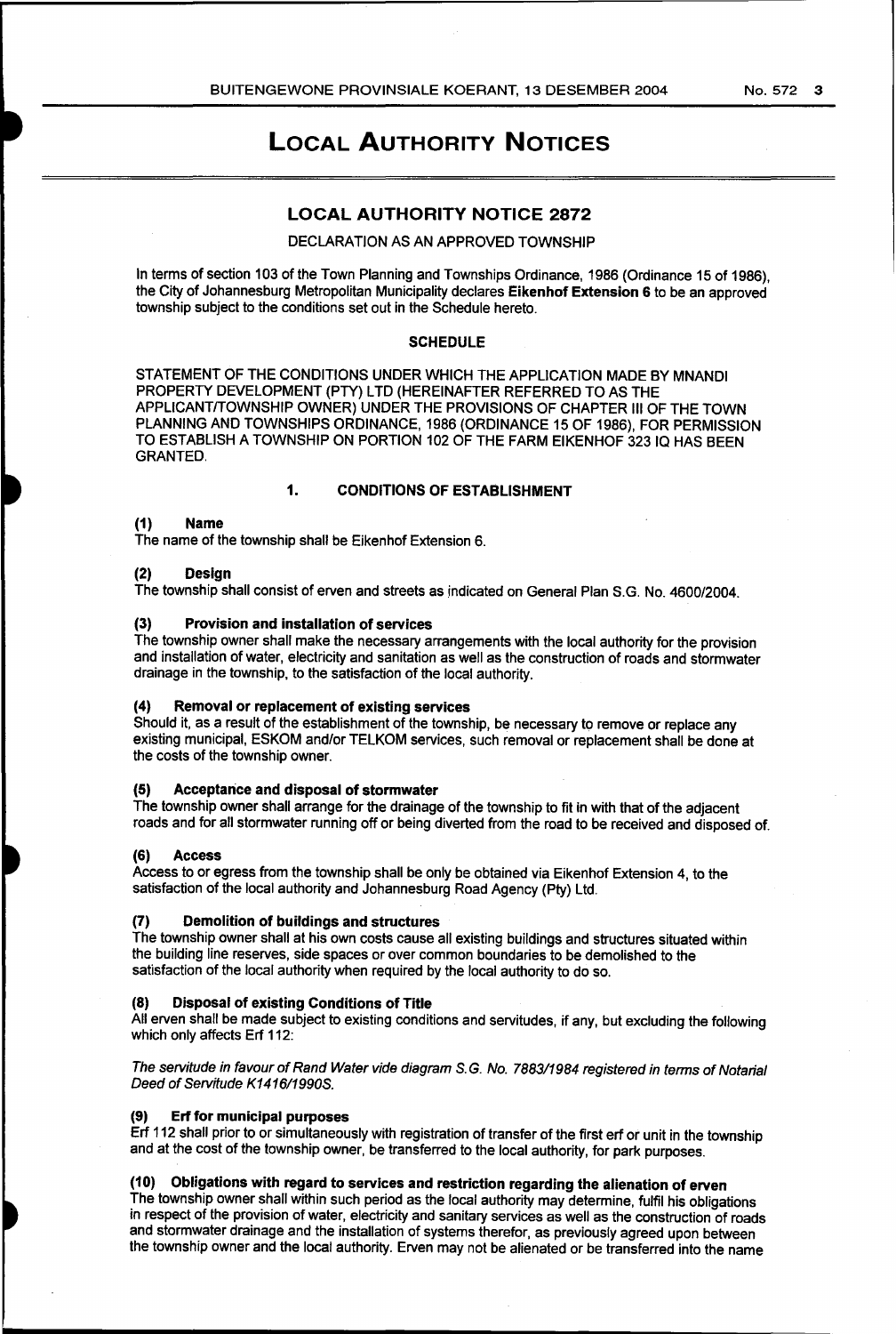of a purchaser prior to the local authority certifying that sufficient guarantees/cash contributions in respect of the supply of services by the township owner have been submitted or paid to the said local authority.

## **2. CONDITIONS OF TITLE**

The erven mentioned hereunder shall be subject to the conditions as indicated imposed by the local authority in terms of the provisions of the Town Planning and Townships Ordinance, 1986.

#### **All erven**

(a) Each erf is subject to a servitude, 2m wide, in favour of the local authority, for sewerage and other municipal purposes, alorig any two boundaries other than a street boundary and in the case of a panhandle erf, an additional servitude for municipal purposes 2 m wide across the access portion of the erf, if and when required by the local authority: Provided that the local authority may dispense with any such servitude.

(b) No building or other structure shall be erected within the aforesaid servitude area and no large-rooted trees shall be planted within the area of such servitude or within 2 m thereof.

(c) The local authority shall be entitled to deposit temporarily on the land adjoining the aforesaid servitude such material as may be excavated by it during the process of construction, maintenance or removal of such sewerage mains and other works as it, in its discretion may deem necessary and shall further be entitled to reasonable access to the said land for the aforesaid purpose subject to any damage done during the process of the construction, maintenance or removal of such sewerage mains and other works being made good by the local authority.

#### **P. Moloi, City Manager**

(Notice No. 1321/2004) December 2004

# **PLAASLIKE BESTUURSKENNISGEWING 2872**

VERKLARING TOT 'N GOEDGEKEURDE DORP

Ingevolge artikel 103 van die Ordonnansie op Dorpsbeplanning en Dorpe, 1986 (Ordonnansie 15 van 1986), verklaar die Stad van Johannesburg Metropolitaanse Munisipaliteit hiermee die dorp **Eikenhof Uitbreiding 6** tot 'n goedgekeurde dorp onderworpe aan die voorwaardes uiteengesit in die bygaande Bylae.

### **BYLAE**

VERKLARING VAN VOORWAARDES WAAROP DIE AANSOEK GEDOEN DEUR MNANDI PROPERTY DEVELOPMENT (EDMS) BPK (HIERNA DIE AANSOEKDOENER/ DORPSEIENAAR GENOEM) INGEVOLGE DIE BEPALINGS VAN HOOFSTUK III VAN DIE ORDONNANSIE OP DORPSBEPLANNING EN DORPE, 1986 (ORDONNANSIE 15 VAN 1986), OM TOESTEMMING OM 'N DORP TE STIG OP GEDEELTE 102 VAN DIE PLAAS EIKENHOF 323 IQ TOEGESTAAN IS

#### **1. STIGTINGSVOORWAARDES**

#### **(1) Naam**

Die naam van die dorp is Eikenhof Uitbreiding 6.

#### **(2) Ontwerp**

Die dorp bestaan uit erwe en strate soos aangedui op Algemene Plan LG Nr 4600/2004.

#### **(3) Voorsiening en insta'llering van dienste**

Die dorpseienaar moet die nodige reëlings met die plaaslike bestuur tref vir die voorsiening en installering van water, elektrisiteit en sanitêre dienste asook die konstruksie van strate en stormwaterdreinering in die dorp, tot tevredenheid van die plaaslike bestuur.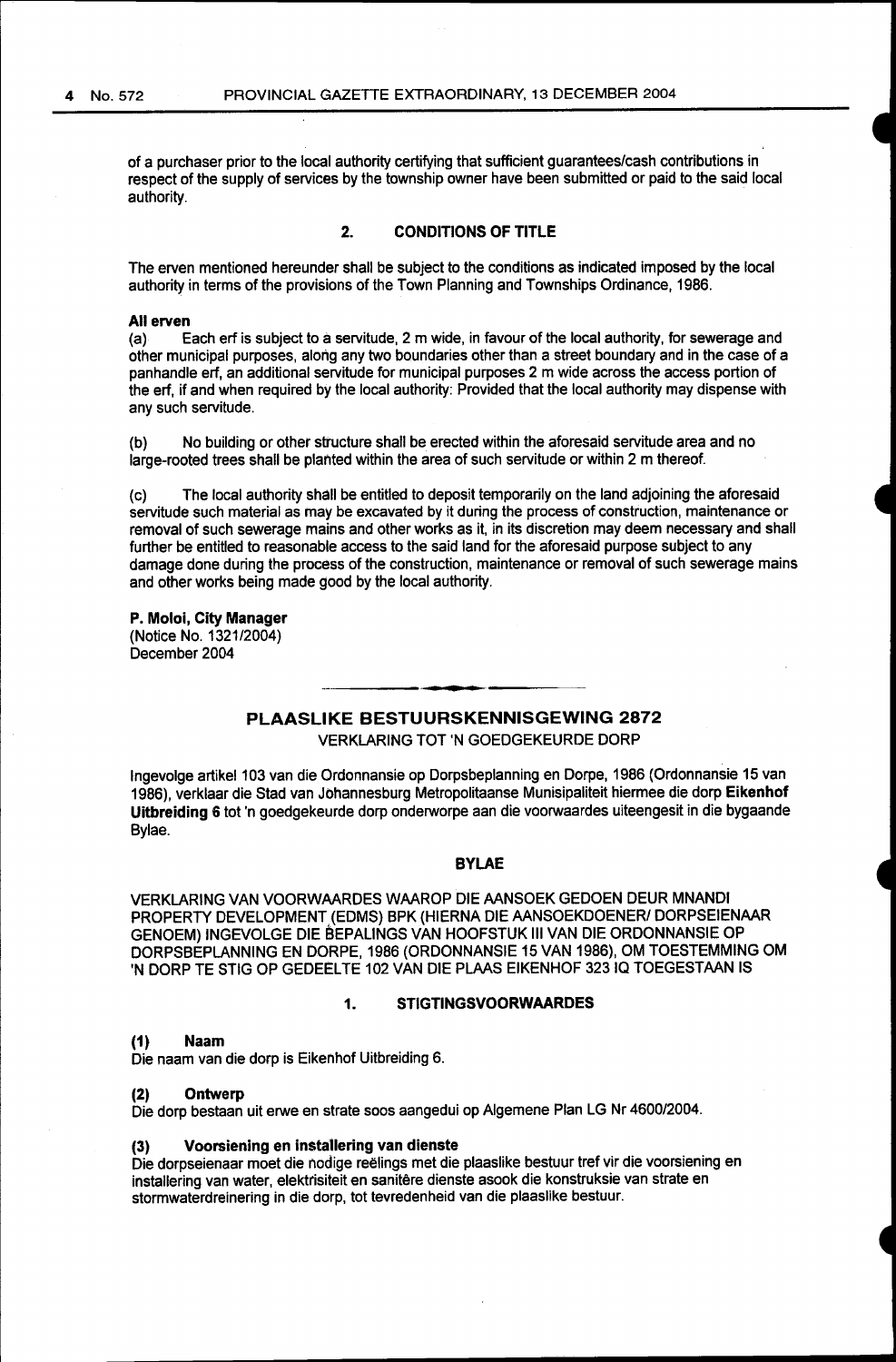## **(4) Verwydering of vervanging van bestaande dienste**

 $\sim$   $\pm$ 

lndien dit as gevolg van die stigting van die dorp, nodig is om enige bestaande munisipale, ESKOM en/of TELKOM dienste te verwyder of te vervang, sal sodanige verwydering of vervanging op koste van die dorpseienaar gedoen word.

## **(5) Ontvangs en versorging van stormwater**

Die dorpseienaar moet die stormwaterdreinering van die dorpsgebied so reël dat dit inpas by die van die aangrensende strate en aile stormwater wat van die pad afloop of afgelei word, moet ontvang en versorg word.

## **(6) Toegang**

Toegang tot of uitgang vanuit die dorp mag slegs oor Eikenhof Uitbreiding 4 verkry word, tot tevredenheid van die plaaslike bestuur en Johannesburg Roads Agency (Edms) Bpk.

## **(7) Sloping van geboue en strukture**

Die dorpseienaar moet op eie koste aile bestaande geboue en strukture wat binne boulynreserwes, kantruimtes of oor gemeenskaplike grense geleë is, laat sloop tot bevrediging van die plaaslike bestuur wanneer die plaaslike bestuur dit vereis.

## **(8) Beskikking oor bestaande Titelvoorwaardes**

Aile erwe moet onderworpe gemaak word aan bestaande voorwaardes en serwitute, indien enige, maar uitgesluit die volgende wat slegs Erf 112 raak:

Die serwituut ten gunste van Rand Water vide diagram LG Nr 788311984 geregistreer ingevolge Notariële Akte van Serwituut K1416/1990S.

## **(9) Erf vir munisipale doeleindes**

Erf 112 moet voor of gelyktydig met registrasie van oordrag van die eerste erf of eenheid in die dorp, en op koste van die dorpseienaar, oorgedra word na die plaaslike bestuur vir parkdoeleindes.

## **(10) Verpligtinge ten opsigte van dienste en beperking betreffende die vervreemding van erwe** .

Die dorpseienaar moet binne sodanige tydperk as wat die plaaslike bestuur mag bepaal, sy verpligtinge met betrekking tot die voorsiening van water, elektrisiteit en sanitêre dienste asook die konstruksie van paaie en stormwaterdreinering en die installering van die stelsels daarvoor, soos vooraf ooreengekom tussen die dorpseienaar en die plaaslike bestuur, nakom. Erwe mag nie vervreem of oorgedra word in die naam van 'n koper alvorens die plaaslike bestuur bevestig het dat voldoende waarborge/kontantbydraes ten opsigte van die voorsiening van dienste deur die dorpseienaar aan die plaaslike bestuur gelewer of betaal is nie.

## **2. TITELVOORWAARDES**

Die erwe hieronder genoem is onderworpe aan die voorwaardes soos aangedui, opgelê deur die plaaslike bestuur ingevolge die bepalings van die Ordonnansie op Dorpsbeplannirig en Dorpe, 1986.

## **Aile erwe**

(a) Elke erf is onderworpe aan 'n serwituut 2 m breed, ten gunste van die plaaslike bestuur, vir riolerings- en ander munisipale doeleindes, fangs enige twee grense, uitgesonderd 'n straatgrens en, in die geval van 'n pypsteelerf, 'n addisionele serwituut vir munisipale doeleindes 2 m breed oor die toegangsgedeelte van die erf, indien en wanneer verlang deur die plaaslike bestuur: Met dien verstande dat die plaaslike bestuur van enige sodanige serwituut mag afsien.

(b) Geen gebou of ander struktuur mag binne die voomoemde serwituutgebied opgerig word nie en geen grootwortelbome mag binne die gebied van sodanige serwituut of binne 2 m daarvan, geplant word nie.

(c) Die plaaslike bestuur is geregtig om enige materiaal wat deur hom uitgegrawe word tydens die aanleg, onderhoud of verwydering van sodanige rioolhoofpypleidings, en ander werke wat hy volgens goeddunke noodsaaklik ag, tydelik te plaas op die grond wat aan die voomoemde serwituut grens en voorts sal die plaaslike bestuur geregtigwees tot redelike toegang tot genoemde grand vir die voomoemde doel, onderworpe daaraan dat die plaaslike bestuur enige skade vergoed wat gedurende die aanleg, onderhoud of verwydering van sodanige rioolhoofpypleiding en ander werke veroorsaak word.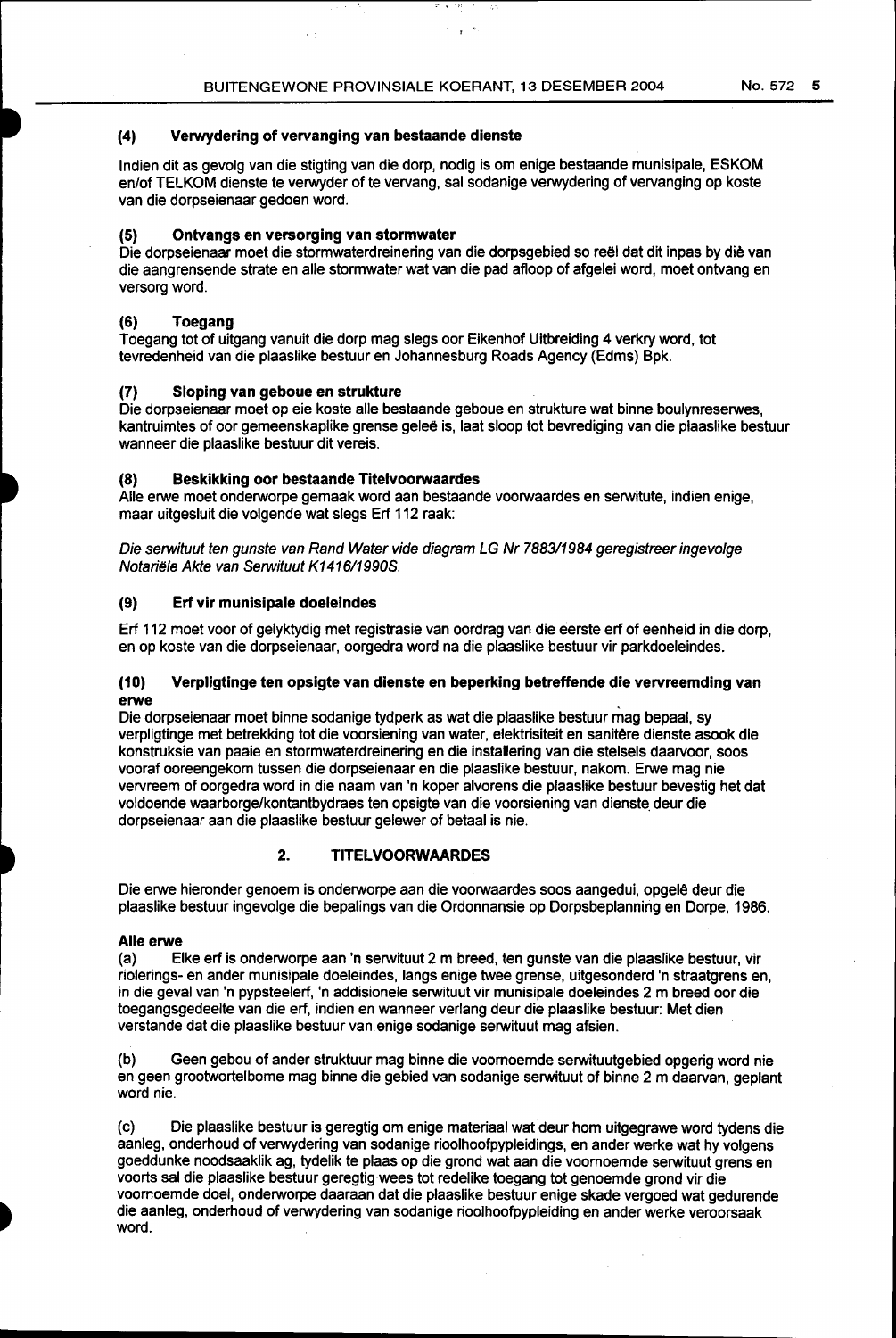**P. Moloi, Stadsbestuurder**  (Kennisgewing Nr 1321/2004) Desember 2004.

# **LOCAL AUTHORITY NOTICE 2873 AMENDMENT SCHEME 01-2063**

The City of Johannesburg Metropolitan Municipality herewith in terms of the provisions of section 125(1)(a) of the Town Planning and Townships Ordinance No 15 of 1986, declares that he has approved an amendment scheme being an amendment of the Johannesburg Town Planning Scheme, 1979, comprising the same land as included in the township of **Eikenhof Extension 6.** Map 3 and the scheme clauses of the amendment scheme are filed with the Executive Director: Development Planning, Transportation and Environment: City of Johannesburg and are open for inspection at all reasonable times.

This amendment is known as Amendment Scheme 01-2063.

' **P. Moloi, City Manager**  (Notice No. 1322/2004) December 2004

# **PLAASLIKE BESTUURSKENNISGEWING 2873**

## **WYSIGINGSKEMA 01-2063**

Die Stad van Johannesburg Metropolitaanse Munisipalitiet verklaar hiermee ingevolge die bepalings van artikel125(1)(a) van die Ordonnansie op Dorpsbeplanning en Dorpe Nr 15 van 1986, dat hy 'n wysigingskema synde 'n wysiging van die Johannesburg Dorpsbeplanningskema, 1979, wat uit dieselfde grond as die dorp **Eikenhof Uitbreiding 6** bestaan, goedgekeur het. Kaart 3 en die skemaklousules van die wysigingskema word in bewaring gehou deur die Uitvoerende Direkteur: Ontwikkelingsbeplanning, Vervoer en Omgewing: Stad van Johannesburg en is beskikbaar vir inspeksie op aile redelike tye.

Hierdie wysiging staan bekend as Wysigingskema 01-2063.

**P. Moloi, Stadsbestuurder**  (Kennisgewing 1322/2004) Desember 2004.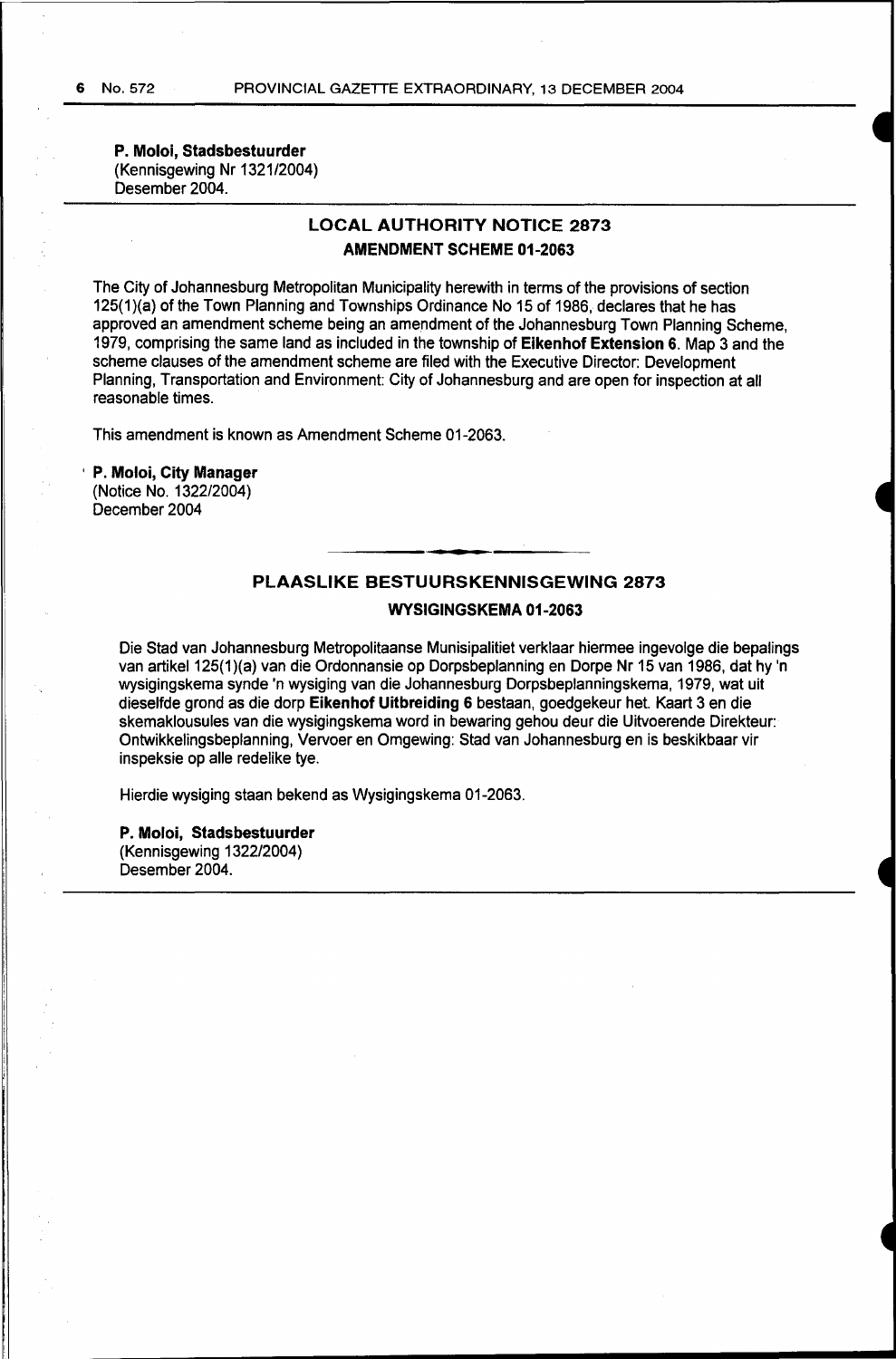| <u>IMEORIANI INOIIOH</u>                                                                                                                                                  |                                        |  |
|---------------------------------------------------------------------------------------------------------------------------------------------------------------------------|----------------------------------------|--|
| The                                                                                                                                                                       |                                        |  |
| <b>Gauteng Provincial Gazette Function</b>                                                                                                                                |                                        |  |
| will be transferred to the                                                                                                                                                |                                        |  |
| <b>Government Printer in Pretoria</b>                                                                                                                                     |                                        |  |
| as from 2nd January 2002                                                                                                                                                  |                                        |  |
| <b>NEW PARTICULARS ARE AS FOLLOWS:</b>                                                                                                                                    |                                        |  |
| <b>Physical address:</b>                                                                                                                                                  | <b>Postal address:</b>                 |  |
| <b>Government Printing Works</b>                                                                                                                                          | Private Bag X85                        |  |
| 149 Bosman Street                                                                                                                                                         | Pretoria                               |  |
| Pretoria                                                                                                                                                                  | 0001                                   |  |
| New contact persons: Awie van Zyl Tel.: (012) 334-4523                                                                                                                    |                                        |  |
|                                                                                                                                                                           | Mrs H. Wolmarans Tel.: (012) 334-4591  |  |
| Fax number: (012) 323-8805                                                                                                                                                |                                        |  |
| E-mail address: awvanzyl@print.pwv.gov.za                                                                                                                                 |                                        |  |
| <b>Contact persons for subscribers:</b>                                                                                                                                   |                                        |  |
|                                                                                                                                                                           | Mrs S. M. Milanzi Tel.: (012) 334-4734 |  |
|                                                                                                                                                                           | Mrs J. Wehmeyer Tel.: (012) 334-4753   |  |
|                                                                                                                                                                           | Fax.: (012) 323-9574                   |  |
| This phase-in period is to commence from November 2001 (suggest date of<br>advert) and notice comes into operation as from 2 January 2002.                                |                                        |  |
| Subscribers and all other stakeholders are advised to send their advertise-<br>ments directly to the Government Printing Works, two weeks before the<br>2nd January 2002. |                                        |  |
| In future, adverts have to be paid in advance                                                                                                                             |                                        |  |

before being published in the Gazette.

# HENNIE MALAN

Director: Financial Management Office of the Premier (Gauteng)